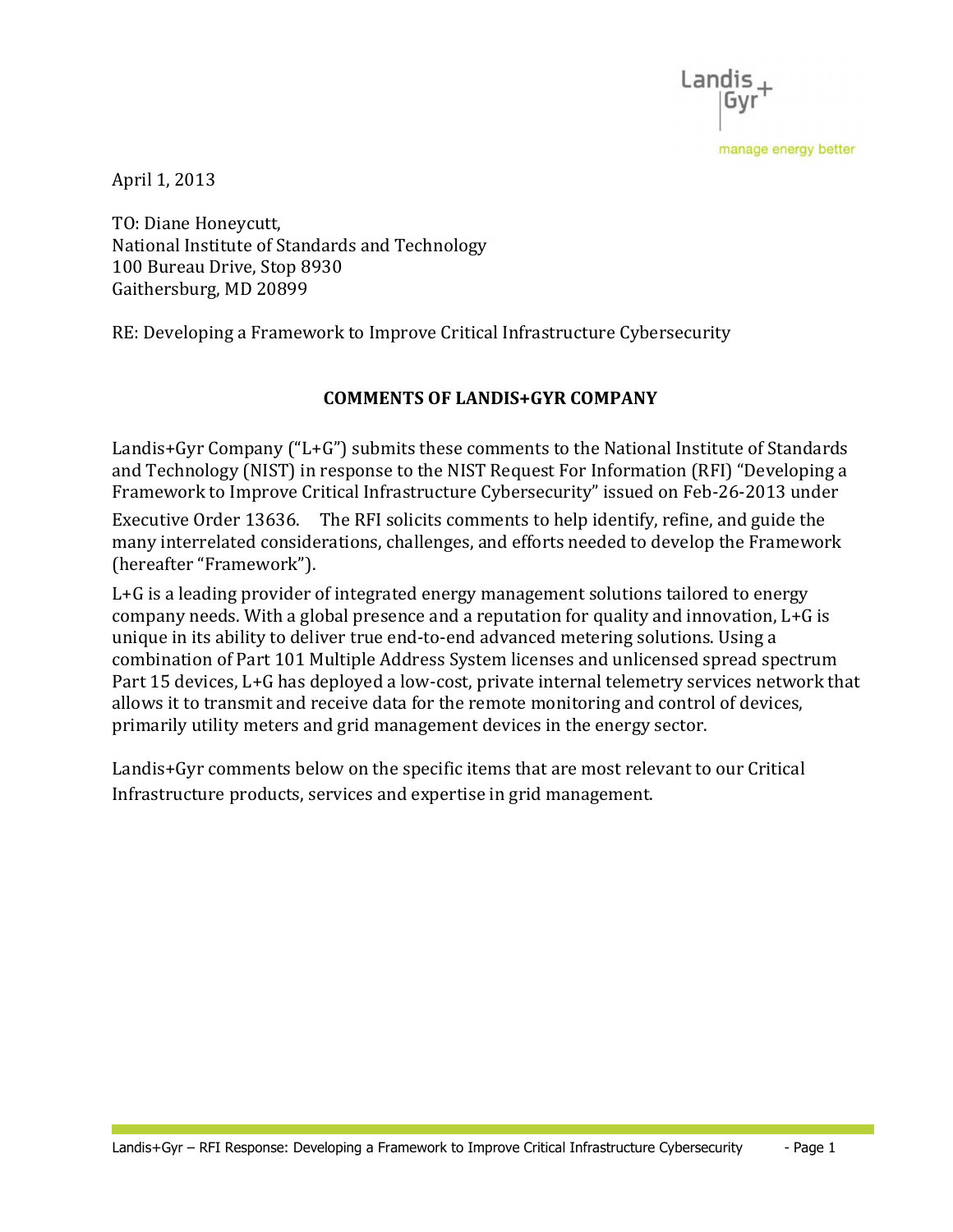

### COMMENTS OF LANDIS+GYR COMPANY ON:

## Current Risk Management Practices

 9. What organizational critical assets are interdependent upon other critical physical and information infrastructures, including telecommunications, energy, financial services, water, and transportation sectors?

 In Landis+Gyr's view, this question is rather broad and may not receive a consensus answer. However, we do feel a response on a specific aspect of our business may be useful. Landis+Gyr strongly believes energy distribution critical assets are complementary (not necessarily interdependent) with information technology assets. For example, DA or SCADA grid management applications do not require Advanced Metering Infrastructure (AMI) that is in the Information Technology and/or telecommunications realms. However, AMI can also be implemented in an interdependent fashion with DA or SCADA to give the utility a much clearer picture of what is happening with the DA or SCADA equipment.

 12. What role(s) do or should national/international standards and organizations that develop national/international standards play in critical infrastructure cybersecurity conformity assessment?

assessment?<br>L+G recommends that such organizations follow an open-standards approach in the Framework to allow full review and conformity assessment by the Energy sector to promote highest levels of cyber-security. Once robust security standards are available publicly and ratified, this removes barriers for all companies to efficiently improve their physical and logical security while allowing technical innovation to continue. Private mechanisms exist to ensure systems comply with such standards (e.g., Penetration Testing). Further inter- operability must be factored into the Framework to reduce implementation and operations costs.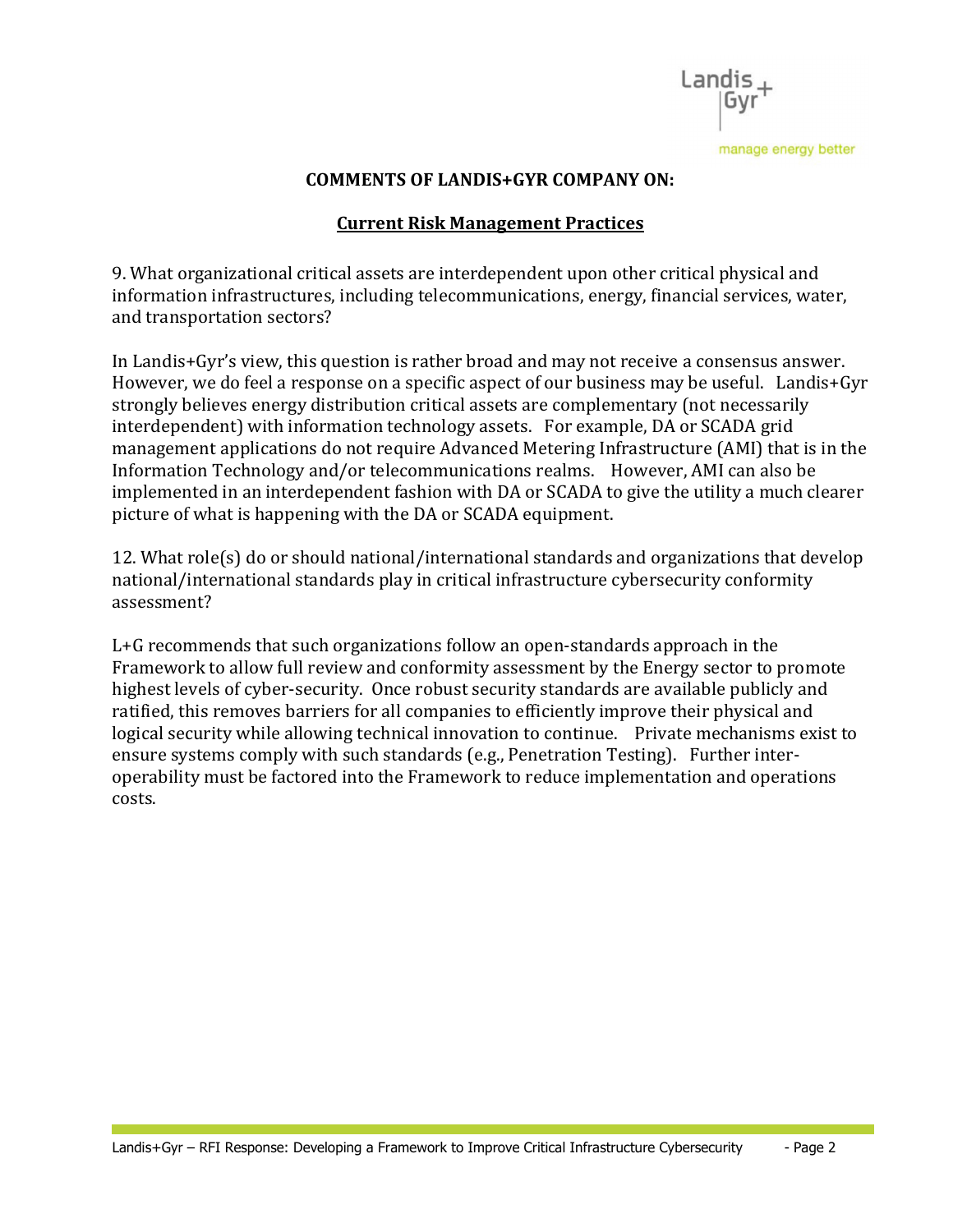

### COMMENTS OF LANDIS+GYR COMPANY ON:

### Use of Frameworks, Standards, Guidelines, and Best Practices

This section intentionally left blank.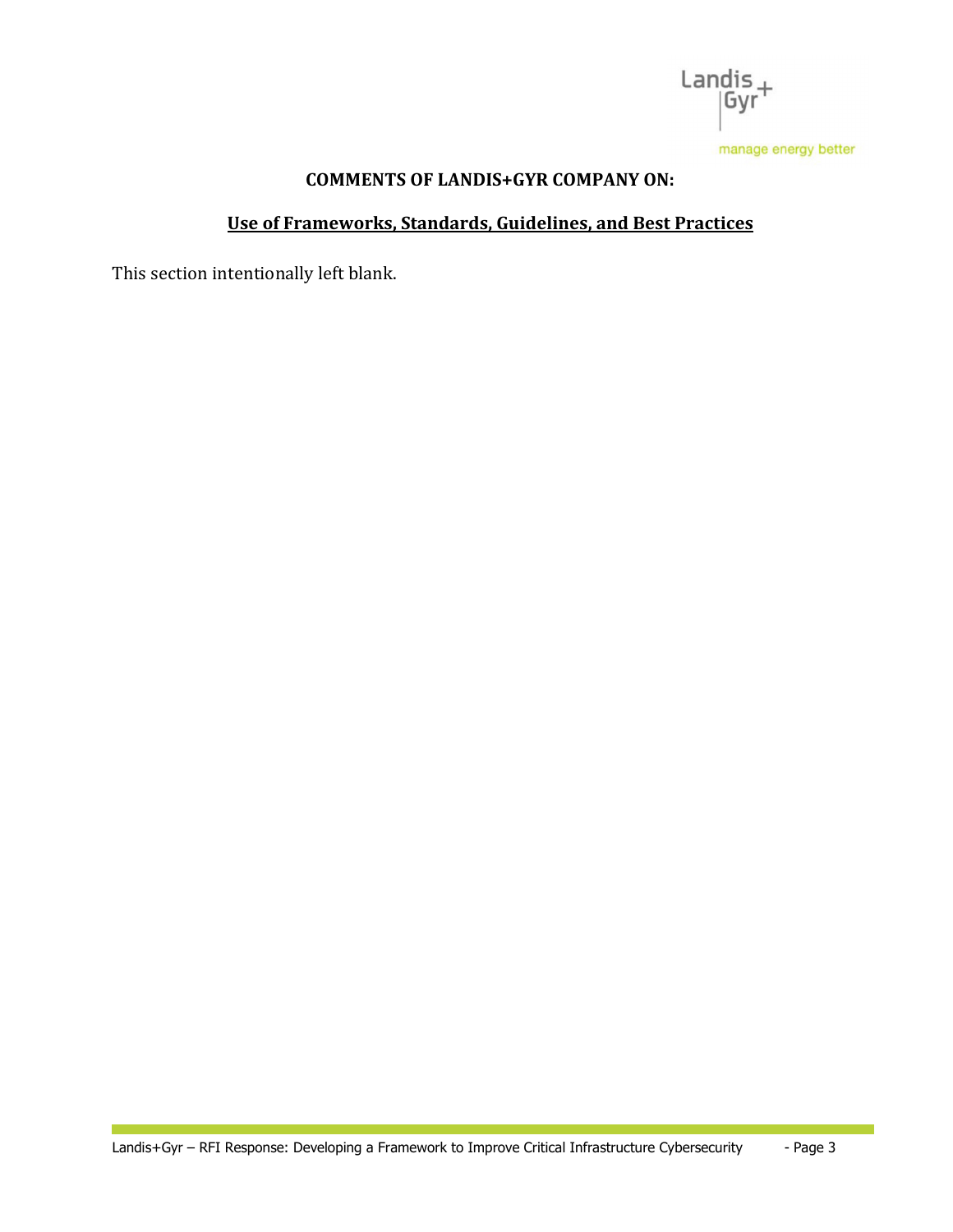Landis manage energy better

### COMMENTS OF LANDIS+GYR COMPANY ON:

## Specific Industry Practices �

1. Are these practices widely used throughout critical infrastructure and industry?

- Separation of business from operational systems Yes
- Use of encryption and key management Yes
- Identification and authorization of users accessing systems Yes
- Asset identification and management Yes
- Monitoring and incident detection tools and capabilities Yes
- Incident handling policies and procedures Yes
- Mission/system resiliency practices Yes
- Security engineering practices Yes
- Privacy and civil liberties protection Yes

2. How do these practices relate to existing international standards and practices?

 Landis+Gyr believes the items above are each examples of existing energy-sector standards and practices. There are opportunities to improve cybersecurity practices in domestic and international standards to reduce vulnerabilities to Critical Infrastructure. Further, our international customers will be directly affected when Framework details ultimately become product features. Therefore, we advise an open stance to encourage international review and adoption of the Framework.

 6. How are standards or guidelines utilized by organizations in the implementation of these practices?

practices?<br>There is readily available and abundant information on standards and guidelines utilized in the Energy sector. As an example, the SGIP 2.0 serves as a private thought-leader to clarify standards and guidelines for the energy sector.

 Landis+Gyr strongly believes in leveraging existing standards and guidelines for IT operations and security practices. Many other industries are dealing with similar concerns and have developed standards that address many of these issues (e.g., HIPPA, PCI Compliance).

 For example, currently our Network Operations Center adheres to best practices from SAE16. Additionally, this operations center is currently implementing ITIL guidelines with substantial completion expected in early 2014. Finally, although not required to be compliant, many of the NISTIR recommendations have been incorporated within our operations. These standards and guidelines influence our practices in the following areas:

 $\circ$  Consistent, repeatable operations processes with clear ownership coupled with annual evaluation for suitability going forward.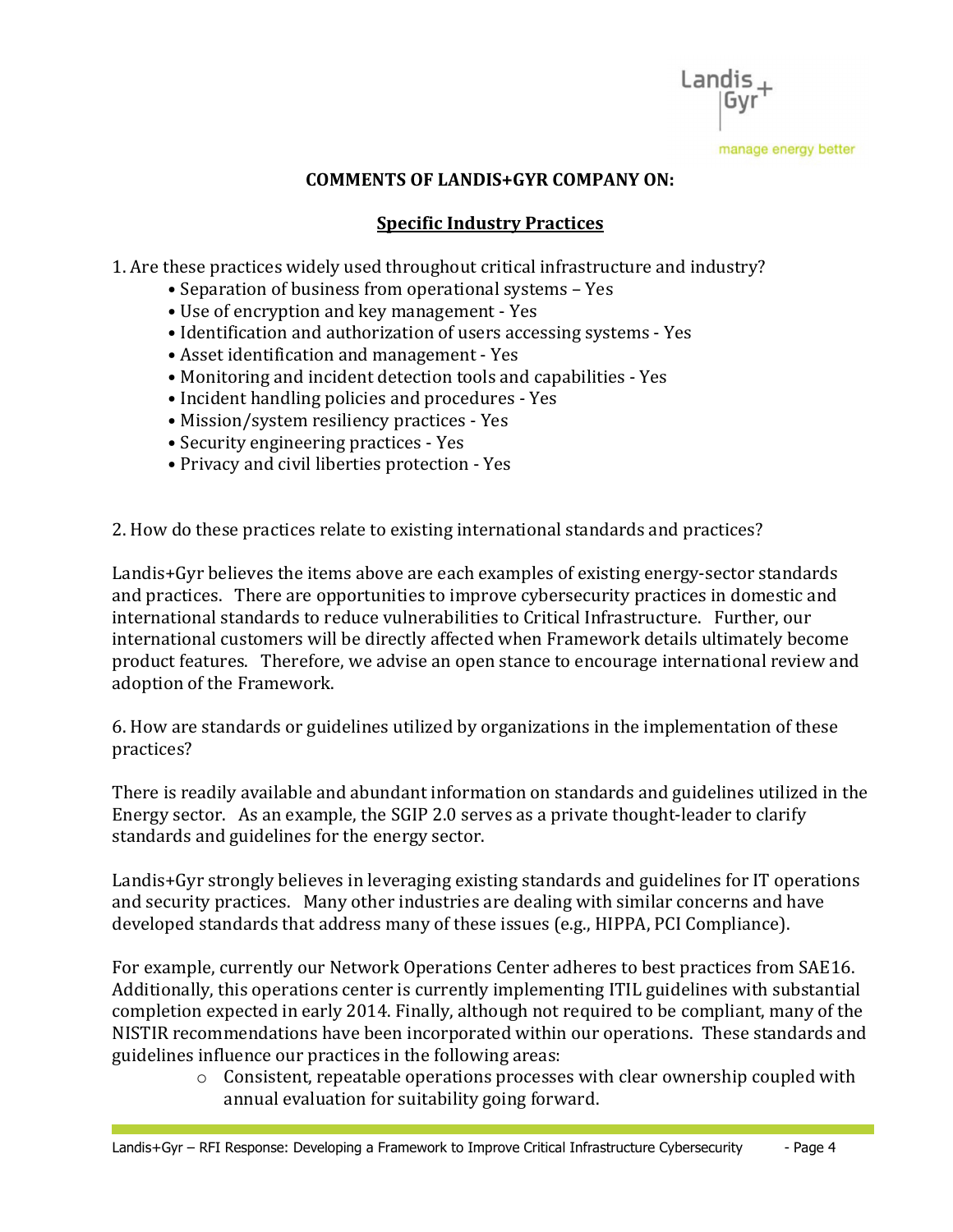

- $\circ$  Protecting the company and its assets.
- $\circ$  Management of risk through identification of assets, classification of sensitive data and threat discovery practices.
- $\circ$  Confidentiality ensuring that there is the necessary level of secrecy enforced in the data processing and taking preventative measures for unauthorized disclosure of that data.
- $\circ$  Data Integrity assurance of accuracy and reliability of data provided and prevention of unauthorized access or modification to that data.
- $\circ$  Availability reliability and timely access to resources and data for authorized persons.

 7. Do organizations have a methodology in place for the proper allocation of business resources to invest in, create, and maintain IT standards?

 Landis+Gyr, as well as others in the industry, have adopted such methodologies. Further, Landis+Gyr strongly believes organizations should use existing models for the proper allocation of resources to invest in, create, and maintain IT standards.

 For example, as mentioned elsewhere in our response, Landis+Gyr has made a significant investment in and commitment to ITIL. 10 leaders in our Customer Operations division are certified at multiple levels of ITIL expertise.

 8. Do organizations have a formal escalation process to address cybersecurity risks that suddenly increase in severity?

 Landis+Gyr strongly believes organizations should have an escalation process in place to address cybersecurity risks that increase in severity. Examples of such escalation models are part of the COBIT model and Landis+Gyr has formal ISO documented process and procedures around this type of activity.

 9. What risks to privacy and civil liberties do commenters perceive in the application of these practices?

practices?<br>Privacy is of the utmost importance when dealing with any kind of personal data whether from an end user's data, or from an operator of the grid. In any case, the best way to protect privacy of data is to keep it at its source. Landis+Gyr believes that for purposes of grid operation and grid optimization there should be deep thought as to what private data is required in order to guarantee the best operation of the grid while minimizing intrusion upon people's privacy. The mode of operation should be to limit to the very minimum, at all levels, the collection, transport and storage of personal data. It is for the regulator to define that minimum set and it is for technology to offer the right solutions to collect, transport and store that data with the best possible protection.